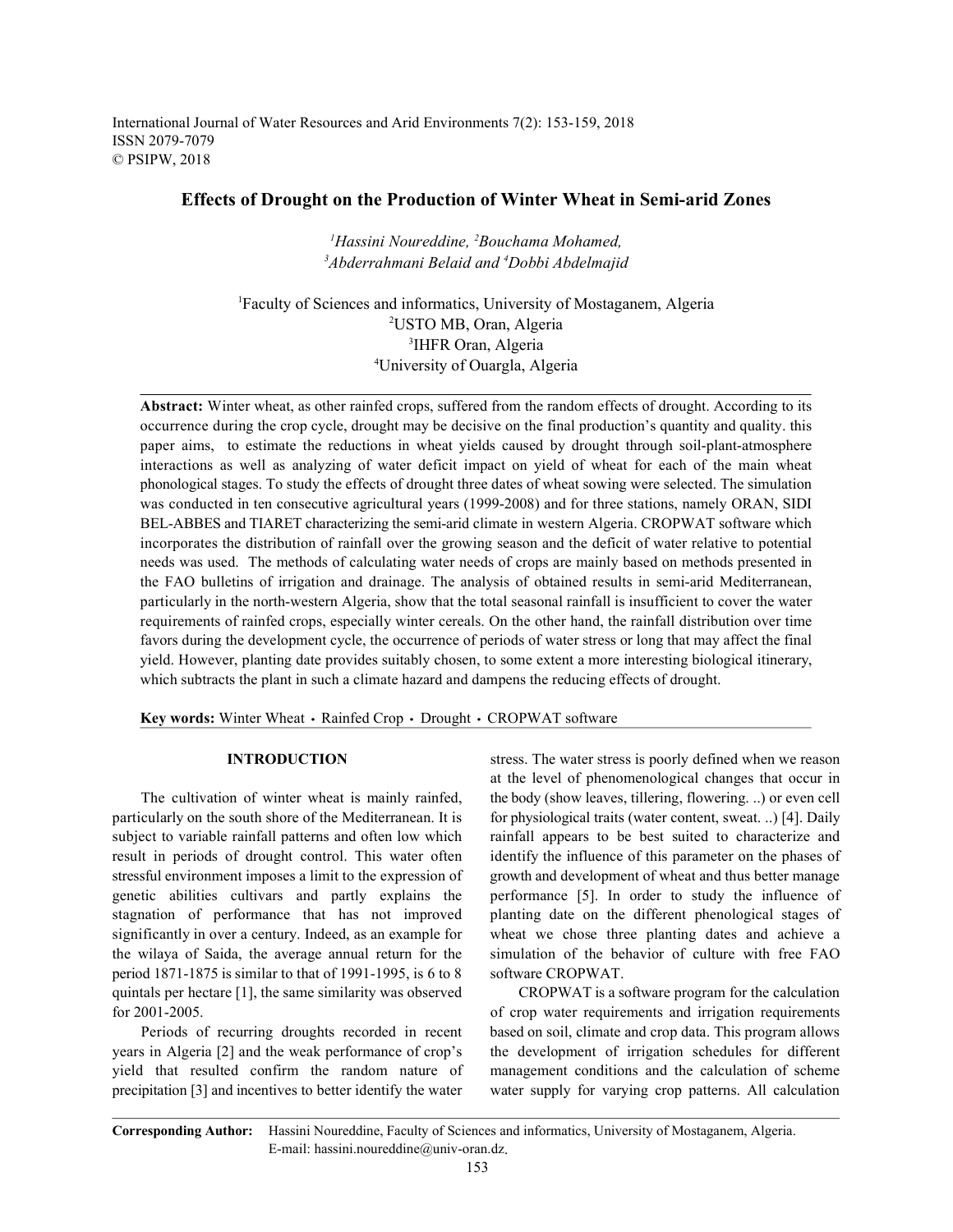procedures used in CROPWAT are based on the two The meteorological parameters used are: FAO publications of the Irrigation and Drainage Series, namely, N°56 "Crop Evapotranspiration - Guidelines for **Temperature:** Maximum, minimum and average computing crop water requirements" [6] and N°33 titled temperatures data in degrees Celsius were used. "Yield response to water" [7].

### **MATERIALS AND METHODS** vapor pressure in kPa.

which incorporates the distribution of rainfall over the or sunshine hours. growing season and the deficit of water relative to potential needs. **Wind Speed:** The averages daily course of wind measured

The analysis is based on three experimental sites 24 hours in km/day or m/s. representative of grain semi arid regions of Algeria:

**Oran:** located in north west Algeria (Greenwich longitude of wheat as follows:  $0^{\circ}$  37' W, latitude 35 $^{\circ}$  45' N) and characterized by a dry Phase A: Tillering. Mediterranean climate. Phase B: Stem Extension.

**Sidi Bel Abbes:** located in west of Algeria (Greenwich Phase D: Ripening. longitude 0° 38' W, latitude 35° 15' N) and characterized by a semi-arid climate. This is consistent with the rating Feekes' and

a sub Saharan climate. common (Figure 2).

**Humidity:** Relative moisture expressed in percentage or

In this study, we used the CROPWAT software **Daily Sunshine:** Percentage ratio of sunshine / day length

We adopted a simplified notation of phenological phases Phase C: Heading.

**Tiaret:** located in south west Algeria (Greenwich scales quantifying the development of cereal crops longitude 1° 19' E, latitude 35° 19' N) and characterized by currently used Feekes and Zadoks scales are most Zadoks' scales [8]. It should be noted that Among the



Fig. 1: Growth stages of wheat according to the Zadoks and Feekes scales [8].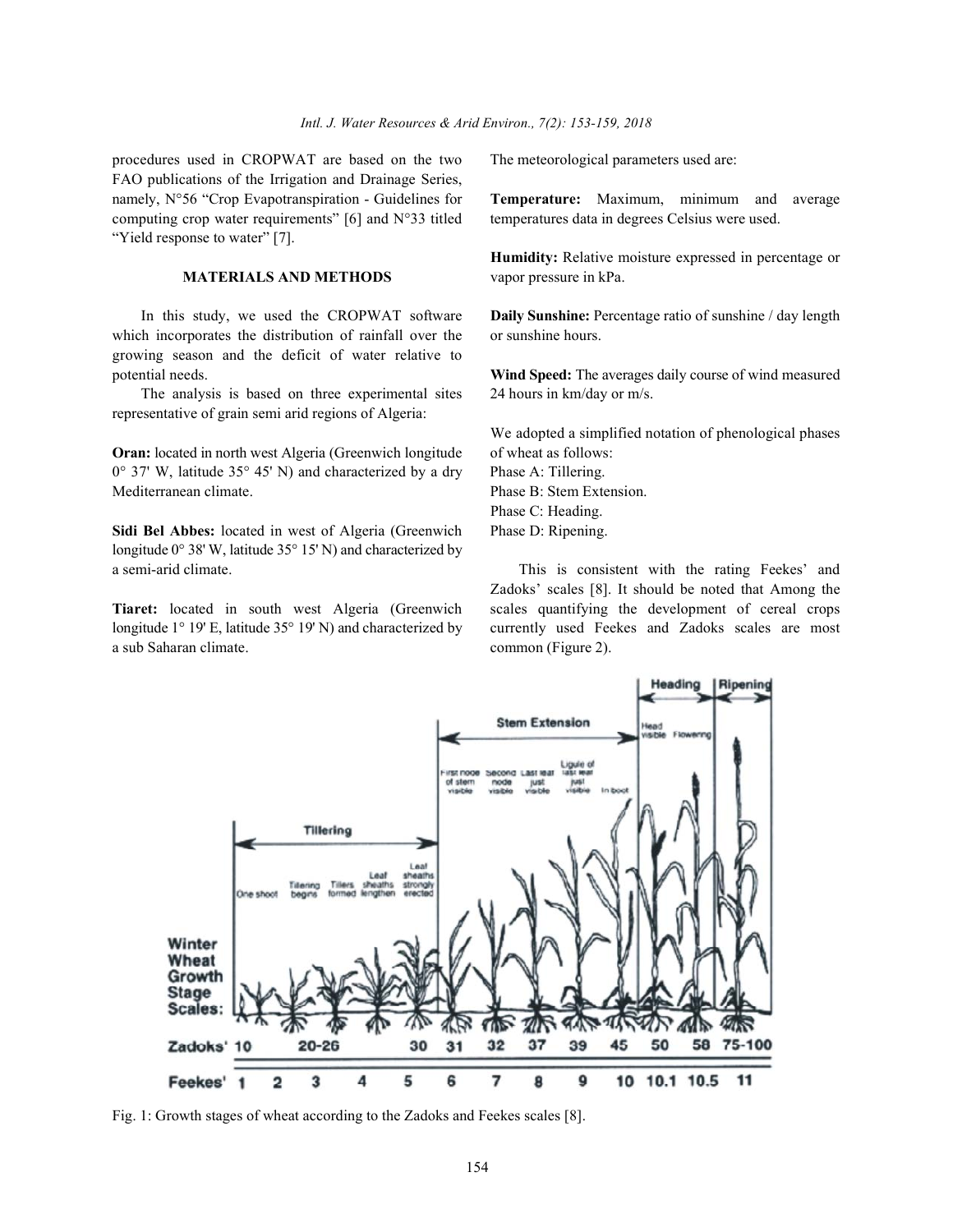agricultural year, covers consumption needs of water at nearly 40%. up to 55%. The water deficit that results may also involve In summary, in order to limit the risk of yield loss due growing season are somewhat protected from the vagaries fertilization and fruiting (Table 2). of the weather by the choice of planting date and the fact that they coincide with the rainy season. It is not the same **Sidi Bel Abbes's Station (Semi-arid Climate):** The rains for the other phases, which in turn suffer the effects of occur usually in winter and enjoy the early development drought more or less severe. In particular, a lack of water stages and ensure a smooth start of the crop. Thus the phase C will result in reduced yields ranging from 4% to phases A and B do not suffer from water stress, did not 31% in favorable cases. significantly affect the level of production, with the

three planting dates selected (05/12, 15/12 and 25/12), phases A and B that include the period from sowing to flowering, have no visible negative impact on performance (Table 1).

However, the last planting date (25/12) showed that Phase B shows a yield reduction of 3.4% in 2008, accumulating a low total rainfall of 186 mm. There is also in phase C for the year 2000 a minimum yield reduction regardless of the date of planting; this is due to sufficient rainfall. On the other hand, the maximum yield reduction at the same phase averaged 36.1% for 2004 due to poor distribution of rainfall over time. A water deficit occurs in

Table 1: Percentage of yield reduction by phase for Oran.

**RESULTS AND DISCUSSION** late stage (Phase D) does not induce a high variability in In general, the amount of rain, collected during the water deficit in ripening step in reducing the yield of yields. However, late planting exposes the plant to a high

one or more phases, the sensitivity will be decisive in the to water stress, it is recommended early planting, or failing final production. For winter wheat, the first phases of the to make a supplemental irrigation during times of

*Oran's Station (Dry Mediterranean Climate)***:** For the a small amount of water (141 mm of 323 mm needed) and exception of 2007 when the wheat crop has received only unevenly distributed in time so that only 12 mm of rain are actually used by the plant during Phase B, hence the relative contribution of this phase to a lower yield (Table 3).

> Inputs of rainwater (43 mm) in beginning of the stage C were insufficient to replenish the soil up to the reserve easily usable (84 mm) or even below the survival reserve (around 56 mm). This deficit has reduced the yield of 37%. Moreover, still in phase C, there is a minimal reduction in yield in 2000 and 2006 due to good rainfall annually, 408 mm and 477 mm respectively, which have limited the risk of occurrence of dry spells.

|      |              |              | Planting date: 05/12 |         |                     |
|------|--------------|--------------|----------------------|---------|---------------------|
| Year | Phase A      | Phase B      | Phase C              | Phase D | Agricultural season |
| 1999 | $\mathbf{0}$ | $\mathbf{0}$ | 29,9                 | 39,3    | 24,2                |
| 2000 | $\Omega$     | $\theta$     | 9,6                  | 34,3    | 17,6                |
| 2001 | $\Omega$     | $\theta$     | 20,3                 | 37,1    | 25,5                |
| 2002 |              | $\theta$     | 19,3                 | 29,7    | 19                  |
| 2003 |              | $\bf{0}$     | 30,7                 | 37,9    | 37,1                |
| 2004 | 0            | 0,1          | 34,1                 | 39,5    | 35,4                |
| 2005 |              | 0            | 25,7                 | 39      | 24,8                |
| 2006 |              | 0            | 22,5                 | 39,3    | 24,3                |
| 2007 | 0            | 0            | 37,5                 | 39,9    | 33                  |
| 2008 | $\mathbf{0}$ | $\mathbf{0}$ | 37,6                 | 37,7    | 37,6                |
|      |              |              | Planting date: 15/12 |         |                     |
| Year | Phase A      | Phase B      | Phase C              | Phase D | Agricultural season |
| 1999 | $\theta$     | $\Omega$     | 15                   | 34,3    | 27,5                |
| 2000 | 0            | 0            | 5,4                  | 30,3    | 16,8                |
| 2001 |              | 0            | 15,1                 | 36,8    | 20,7                |
| 2002 | 0            | $\Omega$     | 14,6                 | 22      | 14,2                |
| 2003 |              |              | 27                   | 34,4    | 28                  |
| 2004 | n            | 0            | 32,5                 | 39      | 36,3                |
| 2005 |              | 0            | 19,8                 | 34,3    | 22,8                |
| 2006 |              | $\theta$     | 14,5                 | 34,6    | 22,3                |
| 2007 |              | $\theta$     | 27,1                 | 37,7    | 30,4                |
| 2008 | $\Omega$     | $\mathbf{0}$ | 24,4                 | 35      | 29,1                |

155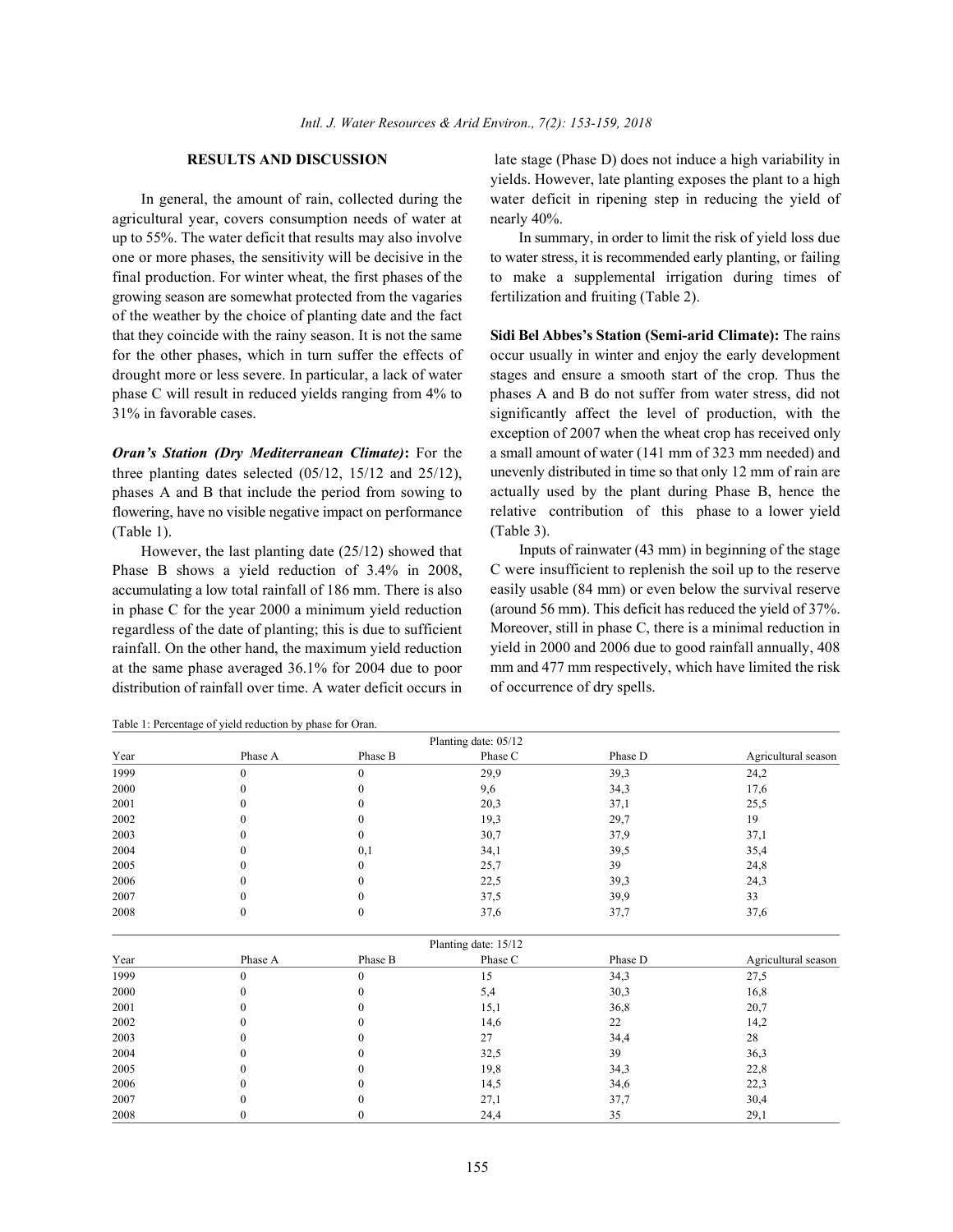| Table 1: Continued |                      |          |         |         |                     |  |  |  |  |
|--------------------|----------------------|----------|---------|---------|---------------------|--|--|--|--|
|                    | Planting date: 25/12 |          |         |         |                     |  |  |  |  |
| Year               | Phase A              | Phase B  | Phase C | Phase D | Agricultural season |  |  |  |  |
| 1999               |                      | $\theta$ | 29,5    | 39,2    | 30,1                |  |  |  |  |
| 2000               |                      | $\theta$ | 14,2    | 37      | 22                  |  |  |  |  |
| 2001               |                      | $\theta$ | 27      | 39,6    | 29,6                |  |  |  |  |
| 2002               |                      | $\theta$ | 19,1    | 36,5    | 27,7                |  |  |  |  |
| 2003               |                      | 0        | 36,9    | 39,7    | 32,6                |  |  |  |  |
| 2004               |                      | 0,8      | 39,7    | 39,7    | 37,3                |  |  |  |  |
| 2005               |                      | $\theta$ | 37,1    | 37,6    | 30,3                |  |  |  |  |
| 2006               |                      | $\theta$ | 29,2    | 39,9    | 29,7                |  |  |  |  |
| 2007               |                      | $\theta$ | 35,9    | 39,3    | 35,2                |  |  |  |  |
| 2008               |                      | 6,4      | 34,1    | 39,9    | 34,7                |  |  |  |  |

# *Intl. J. Water Resources & Arid Environ., 7(2): 153-159, 2018*

Table 2: Total rainfall during the growing season and yield reduction by year and planting date for Oran.

|                       | 0.5/12                 |                                              | 15/12                  |                                              | 25/12                  |                                              |                         |
|-----------------------|------------------------|----------------------------------------------|------------------------|----------------------------------------------|------------------------|----------------------------------------------|-------------------------|
| Planting date<br>Year | Total<br>Rainfall (mm) | <b>Yield Reduction</b><br>per season $(\% )$ | Total<br>Rainfall (mm) | <b>Yield Reduction</b><br>per season $(\% )$ | Total<br>Rainfall (mm) | <b>Yield Reduction</b><br>per season $(\% )$ | Annual<br>rainfall (mm) |
| 1999                  | 275.8                  | 22.5                                         | 221.9                  | 26.2                                         | 207.5                  | 31.1                                         | 272.4                   |
| 2000                  | 309.3                  | 15.8                                         | 321.7                  | 17.6                                         | 312.1                  | 22.0                                         | 457.3                   |
| 2001                  | 300.0                  | 20.7                                         | 279.7                  | 25.5                                         | 274.2                  | 29.6                                         | 351.0                   |
| 2002                  | 295.8                  | 16.2                                         | 267.8                  | 19.0                                         | 262.3                  | 21.7                                         | 340.3                   |
| 2003                  | 155.5                  | 28.8                                         | 164.8                  | 31.1                                         | 164.9                  | 32.6                                         | 306.5                   |
| 2004                  | 162.2                  | 33.3                                         | 138.0                  | 35.4                                         | 133.8                  | 37.3                                         | 227.9                   |
| 2005                  | 313.6                  | 22.8                                         | 293.5                  | 26.8                                         | 247.3                  | 30.3                                         | 402.0                   |
| 2006                  | 312.5                  | 22.3                                         | 312.4                  | 26.3                                         | 298.0                  | 29.7                                         | 368.6                   |
| 2007                  | 174.6                  | 30.4                                         | 157.5                  | 33.0                                         | 148.4                  | 35.2                                         | 279.4                   |
| 2008                  | 182.2                  | 28.1                                         | 148.8                  | 31.6                                         | 133.5                  | 34.7                                         | 186.1                   |

Table 3: Percentage of yield reduction by phase for Sidi Bel Abbes.

|      | Planting date: 05/12 |              |                      |         |                     |  |  |  |
|------|----------------------|--------------|----------------------|---------|---------------------|--|--|--|
| Year | Phase A              | Phase B      | Phase C              | Phase D | Agricultural season |  |  |  |
| 1999 | $\mathbf{0}$         | $\mathbf{0}$ | 29,5                 | 34,8    | 27                  |  |  |  |
| 2000 | $\theta$             | $\theta$     | 16,9                 | 34,8    | 19,8                |  |  |  |
| 2001 | $\theta$             | $\theta$     | 25,7                 | 37      | 29,3                |  |  |  |
| 2002 | $\theta$             | $\theta$     | 17,5                 | 36,4    | 27,6                |  |  |  |
| 2003 | $\theta$             | $\Omega$     | 19,5                 | 37,5    | 29,4                |  |  |  |
| 2004 | $\theta$             | 0,8          | 32,8                 | 37,6    | 36,7                |  |  |  |
| 2005 | $\theta$             | 0            | 30,2                 | 39,4    | 37,6                |  |  |  |
| 2006 | $\theta$             | 0            | 16,4                 | 24,2    | 14,2                |  |  |  |
| 2007 | $\boldsymbol{0}$     | 4,4          | 39,9                 | 39,1    | 39,9                |  |  |  |
| 2008 | $\boldsymbol{0}$     | 2,3          | 37,2                 | 39,5    | 34,9                |  |  |  |
|      |                      |              | Planting date: 15/12 |         |                     |  |  |  |
| Year | Phase A              | Phase B      | Phase C              | Phase D | Agricultural season |  |  |  |
| 1999 | $\mathbf{0}$         | $\mathbf{0}$ | 29,5                 | 34,8    | 27                  |  |  |  |
| 2000 | $\boldsymbol{0}$     | 0            | 16,9                 | 34,8    | 19,8                |  |  |  |
| 2001 | $\mathbf{0}$         | 0            | 25,7                 | 37      | 29,3                |  |  |  |
| 2002 | $\mathbf{0}$         | 0            | 17,5                 | 36,4    | 27,6                |  |  |  |
| 2003 | $\theta$             | $\Omega$     | 19,5                 | 37,5    | 29,4                |  |  |  |
| 2004 | $\mathbf{0}$         | 0,8          | 32,8                 | 37,6    | 36,7                |  |  |  |
| 2005 | $\theta$             | 0            | 30,2                 | 39,4    | 37,6                |  |  |  |
| 2006 | $\theta$             | 0            | 16,4                 | 24,2    | 14,2                |  |  |  |
| 2007 | $\theta$             | 4,4          | 39,9                 | 39,1    | 39,9                |  |  |  |
| 2008 | $\mathbf{0}$         | 2,3          | 37,2                 | 39,5    | 34,9                |  |  |  |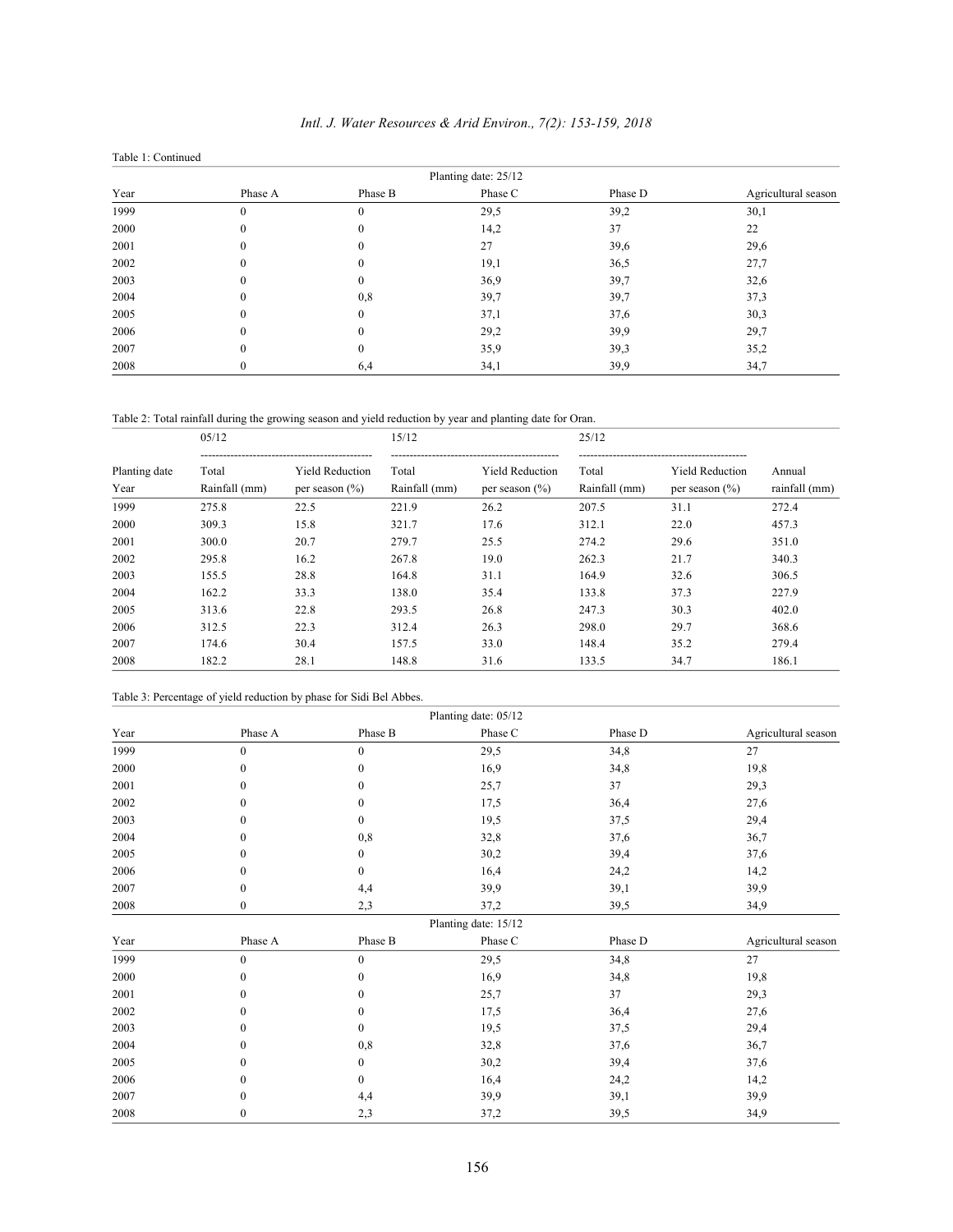| Table 3: Continued |                      |          |         |         |                     |  |  |  |  |
|--------------------|----------------------|----------|---------|---------|---------------------|--|--|--|--|
|                    | Planting date: 25/12 |          |         |         |                     |  |  |  |  |
| Year               | Phase A              | Phase B  | Phase C | Phase D | Agricultural season |  |  |  |  |
| 1999               |                      | $\theta$ | 19,7    | 27,7    | 27,6                |  |  |  |  |
| 2000               |                      | $\theta$ | 17      | 29,3    | 19                  |  |  |  |  |
| 2001               |                      | 0        | 4,4     | 24,4    | 13                  |  |  |  |  |
| 2002               |                      | 0        | 17,2    | 20,1    | 14                  |  |  |  |  |
| 2003               |                      |          | 18      | 24,5    | 27,2                |  |  |  |  |
| 2004               |                      | 0        | 33      | 39,2    | 35,7                |  |  |  |  |
| 2005               |                      | 0,2      | 14,7    | 36,8    | 29,2                |  |  |  |  |
| 2006               |                      | $\theta$ | 6,6     | 20,4    | 9,4                 |  |  |  |  |
| 2007               |                      | 0        |         | 24,9    | 11                  |  |  |  |  |
| 2008               |                      | $\bf{0}$ | 17,1    | 22,6    | 15,7                |  |  |  |  |

# *Intl. J. Water Resources & Arid Environ., 7(2): 153-159, 2018*

Table 4: Total rainfall during the growing season and yield reduction by year and planting date for Sidi Bel Abbes.

|               | 05/12         |                        | 15/12         |                        | 25/12         |                        |               |
|---------------|---------------|------------------------|---------------|------------------------|---------------|------------------------|---------------|
| Planting date | Total         | <b>Yield Reduction</b> | Total         | <b>Yield Reduction</b> | Total         | <b>Yield Reduction</b> | Total         |
| Year          | Rainfall (mm) | per season $(\% )$     | Rainfall (mm) | per season $(\% )$     | Rainfall (mm) | per season $(\% )$     | Rainfall (mm) |
| 1999          | 205.0         | 19.2                   | 196.0         | 28.2                   | 187.7         | 27                     | 285.8         |
| 2000          | 299.5         | 13.1                   | 285.9         | 16.7                   | 268.4         | 19.8                   | 408.3         |
| 2001          | 285.0         | 19.4                   | 281.2         | 24.8                   | 226.3         | 29.3                   | 306.1         |
| 2002          | 245.9         | 15.1                   | 240.9         | 18.3                   | 285.4         | 21.6                   | 281.6         |
| 2003          | 287.7         | 16.6                   | 282.9         | 20.2                   | 280.8         | 28.4                   | 335.6         |
| 2004          | 175.4         | 28.0                   | 175.4         | 31.3                   | 173.8         | 33.7                   | 301.9         |
| 2005          | 224.2         | 23.3                   | 208.7         | 27.8                   | 193.2         | 31.6                   | 285.4         |
| 2006          | 411.0         | 9.5                    | 415.4         | 13.0                   | 415.9         | 16.2                   | 477.3         |
| 2007          | 132.3         | 34.0                   | 153.7         | 36.7                   | 116.2         | 38.9                   | 322.7         |
| 2008          | 155.2         | 30.7                   | 144.3         | 33.9                   | 133.2         | 36.9                   | 186.5         |

Table 5: Percentage of yield reduction by phase for Tiaret.

|      | Planting date:05/12 |          |         |         |                     |  |  |  |
|------|---------------------|----------|---------|---------|---------------------|--|--|--|
| Year | Phase A             | Phase B  | Phase C | Phase D | Agricultural season |  |  |  |
| 1999 |                     | $\theta$ | 14,7    | 26,3    | 19,2                |  |  |  |
| 2000 |                     | $\Omega$ | 14,9    | 19,3    | 15,8                |  |  |  |
| 2001 |                     | $\Omega$ | 6,6     | 15,1    | 7,3                 |  |  |  |
| 2002 |                     | $\theta$ | 9,7     | 15,8    | 10,7                |  |  |  |
| 2003 |                     | 0        | 14,9    | 17,8    | 14,2                |  |  |  |
| 2004 |                     | 0.1      | 29,3    | 34,4    | 32,8                |  |  |  |
| 2005 |                     | $\Omega$ | 10,3    | 36,2    | 19,5                |  |  |  |
| 2006 |                     | 0.8      | 0,5     | 17,6    | 4,2                 |  |  |  |
| 2007 |                     | $\theta$ | 0,5     | 15,7    | 5,1                 |  |  |  |
| 2008 |                     |          | 17,6    | 10,3    | 10,7                |  |  |  |

|      | Planting date 15/12 |                  |         |         |                     |  |  |  |
|------|---------------------|------------------|---------|---------|---------------------|--|--|--|
| Year | Phase A             | Phase B          | Phase C | Phase D | Agricultural season |  |  |  |
| 1999 |                     | $\boldsymbol{0}$ | 19,7    | 27,7    | 27,6                |  |  |  |
| 2000 |                     | 0                | 17      | 26,3    | 19                  |  |  |  |
| 2001 |                     |                  | 4,4     | 24,4    | 13                  |  |  |  |
| 2002 |                     | 0                | 17,2    | 20,1    | 14                  |  |  |  |
| 2003 |                     | 0                | 18      | 24,5    | 27,2                |  |  |  |
| 2004 |                     | $\Omega$         | 33      | 39,2    | 35,7                |  |  |  |
| 2005 |                     | 0,2              | 14,7    | 36,8    | 26,2                |  |  |  |
| 2006 |                     | $\theta$         | 6,6     | 20,4    | 9,4                 |  |  |  |
| 2007 |                     | $\theta$         |         | 24,9    | 11                  |  |  |  |
| 2008 |                     | 0.7              | 17,1    | 22,6    | 15,7                |  |  |  |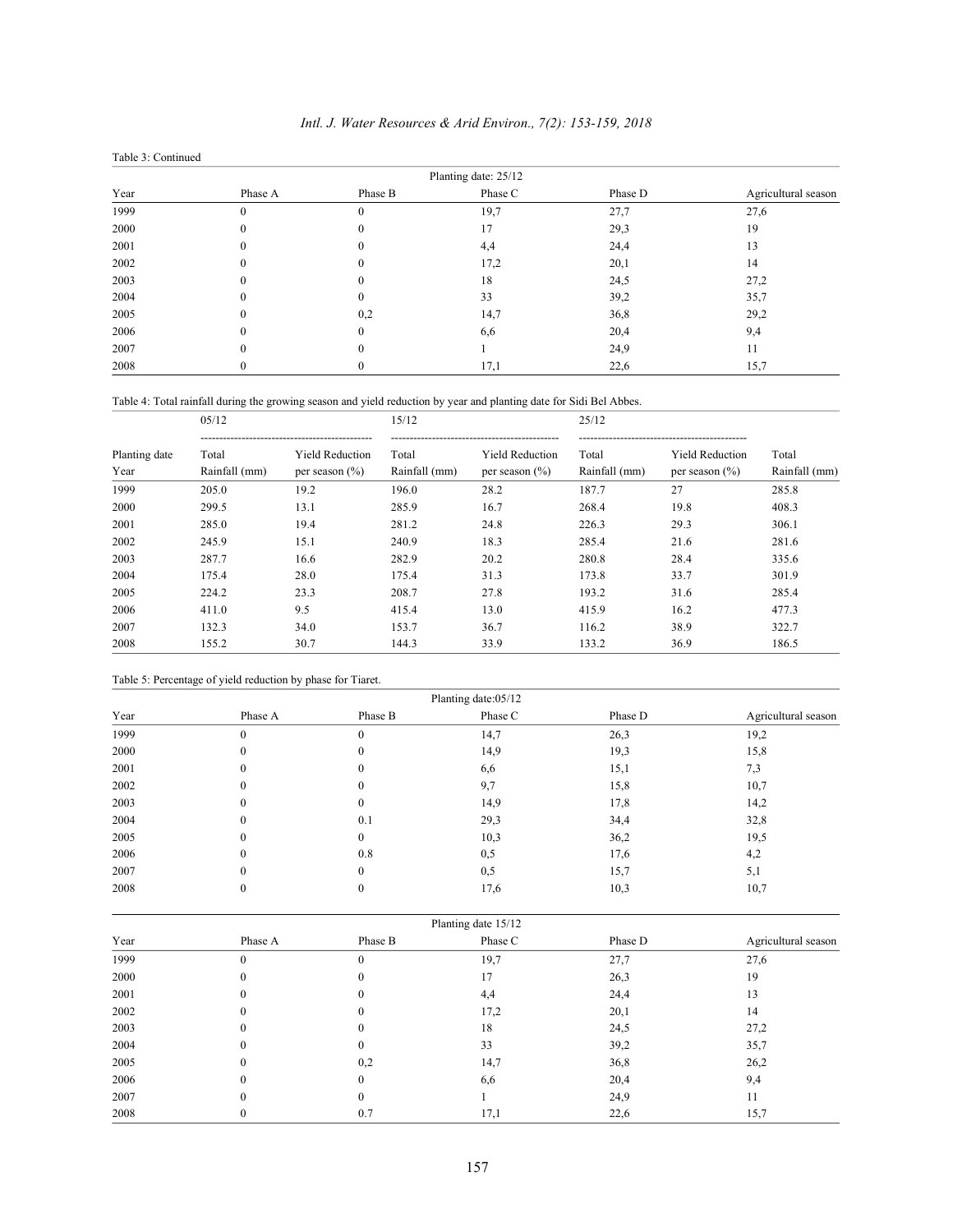|      | Planting date: 25/12 |          |          |         |                     |  |  |  |
|------|----------------------|----------|----------|---------|---------------------|--|--|--|
| Year | Phase A              | Phase B  | Phase C  | Phase D | Agricultural season |  |  |  |
| 1999 |                      | $\theta$ | 14,7     | 19,1    | 14,9                |  |  |  |
| 2000 |                      |          | 15,4     | 15,5    | 15,8                |  |  |  |
| 2001 |                      |          |          | 9,9     |                     |  |  |  |
| 2002 |                      |          | 9,1      | 10,3    | 9,7                 |  |  |  |
| 2003 |                      |          | 17,7     | 17,9    | 15                  |  |  |  |
| 2004 |                      |          | 25       | 36,5    | 29,9                |  |  |  |
| 2005 |                      |          | 4,7      | 29,8    | 14,8                |  |  |  |
| 2006 |                      |          | $\Omega$ |         |                     |  |  |  |
| 2007 |                      | 0.2      | 7,8      |         |                     |  |  |  |
| 2008 |                      |          | 12,1     | 5,8     | 9,5                 |  |  |  |

Table 6: Total rainfall during the growing season and yield reduction by year and planting date for Tiaret

Table 5: Continued

| Planting date<br>Year | 05/12                  |                                              | 15/12                  |                                              | 25/12                  |                                              |                        |
|-----------------------|------------------------|----------------------------------------------|------------------------|----------------------------------------------|------------------------|----------------------------------------------|------------------------|
|                       | Total<br>Rainfall (mm) | <b>Yield Reduction</b><br>per season $(\% )$ | Total<br>Rainfall (mm) | <b>Yield Reduction</b><br>per season $(\% )$ | Total<br>Rainfall (mm) | <b>Yield Reduction</b><br>per season $(\% )$ | Total<br>Rainfall (mm) |
| 1999                  | 199.7                  | 14.9                                         | 198.3                  | 18.2                                         | 194.4                  | 21.6                                         | 293.1                  |
| 2000                  | 251.3                  | 12.8                                         | 252.3                  | 15.8                                         | 248.6                  | 19.0                                         | 326.8                  |
| 2001                  | 261.0                  | 4.0                                          | 258.8                  | 7.3                                          | 258.4                  | 13.0                                         | 382.0                  |
| 2002                  | 251.1                  | 8.7                                          | 249.9                  | 10.7                                         | 245.3                  | 14.0                                         | 303.0                  |
| 2003                  | 207.5                  | 12.0                                         | 198.8                  | 16.2                                         | 188.8                  | 21.2                                         | 267.6                  |
| 2004                  | 114.7                  | 28.9                                         | 108.9                  | 32.8                                         | 107.3                  | 35.7                                         | 334.3                  |
| 2005                  | 217.2                  | 14.8                                         | 218.5                  | 19.5                                         | 218.4                  | 28.2                                         | 292.0                  |
| 2006                  | 372.1                  | $\Omega$                                     | 378.7                  | 4.2                                          | 384.1                  | 9.4                                          | 458.0                  |
| 2007                  | 351.4                  | 1.0                                          | 314.6                  | 5.1                                          | 277.4                  | 11.0                                         | 523.0                  |
| 2008                  | 226.7                  | 9.5                                          | 225.5                  | 10.7                                         | 222.1                  | 15.7                                         | 253.0                  |

(phase D) is not limiting production if the soil moisture rainfall (458 mm) and evenly distributed throughout the reserves are not exhausted. Nevertheless, high values of growing season, especially if it starts earlier. A late yield reduction due to a lack of water in D phase can be planting could cause a water deficit late in the cycle and observed for irrigated crops more vulnerable to water hence reduce the yield of about 10 to 20%. Good rainfall stress than rainfed crops whose root growth is a form of is not always sufficient in itself to reduce the risk of adaptation to local variations of soil moisture. However, occurrence of dry spells of varying length that may occur this resistance to a rainfed drought is only effective to the during the agricultural year. This is the case of 2007 extent that a large proportion of rainfall occurs during its particularly wet (523 mm), but much of the rain fell outside growth cycle. Table 4 below lists the contributions of rain the growing season and the rest evenly divided over it during the growing season for agriculture each year (Table 6). Thus drought occurring late in the cycle has according to the three planting dates selected and reduced the yield of about 13 to 25% (late planting). indicates that early planting is strongly recommended, but a supplemental irrigation is still needed in phase B from **CONCLUSION** the agricultural year promises to be deficient.

planting date, a maximum reduction of yield due to water Algeria, that the total seasonal rainfall is insufficient to stress for the two phases C and D (Figure 1), was cover the water requirements of rainfed crops, especially observed in 2004. Both phases have received respectively winter cereals. On the other hand, the rainfall distribution 26 and 9 mm. Indeed, the proportion of rainfall (115 mm) over time favors during the development cycle, the fell during the growing season has been far from occurrence of more or less periods of water stress that sufficient to cover the needs estimated at 459 mm may affect the final yield. However, suitably chosen

Any water deficit occurring at the end of the cycle (Table 5). The year 2006 for its part, had a relatively high

**Tiaret's Station (Sub Saharan Climate):** Regardless of semi-arid Mediterranean, particularly in the North-western It is clear from the analysis of results obtained in